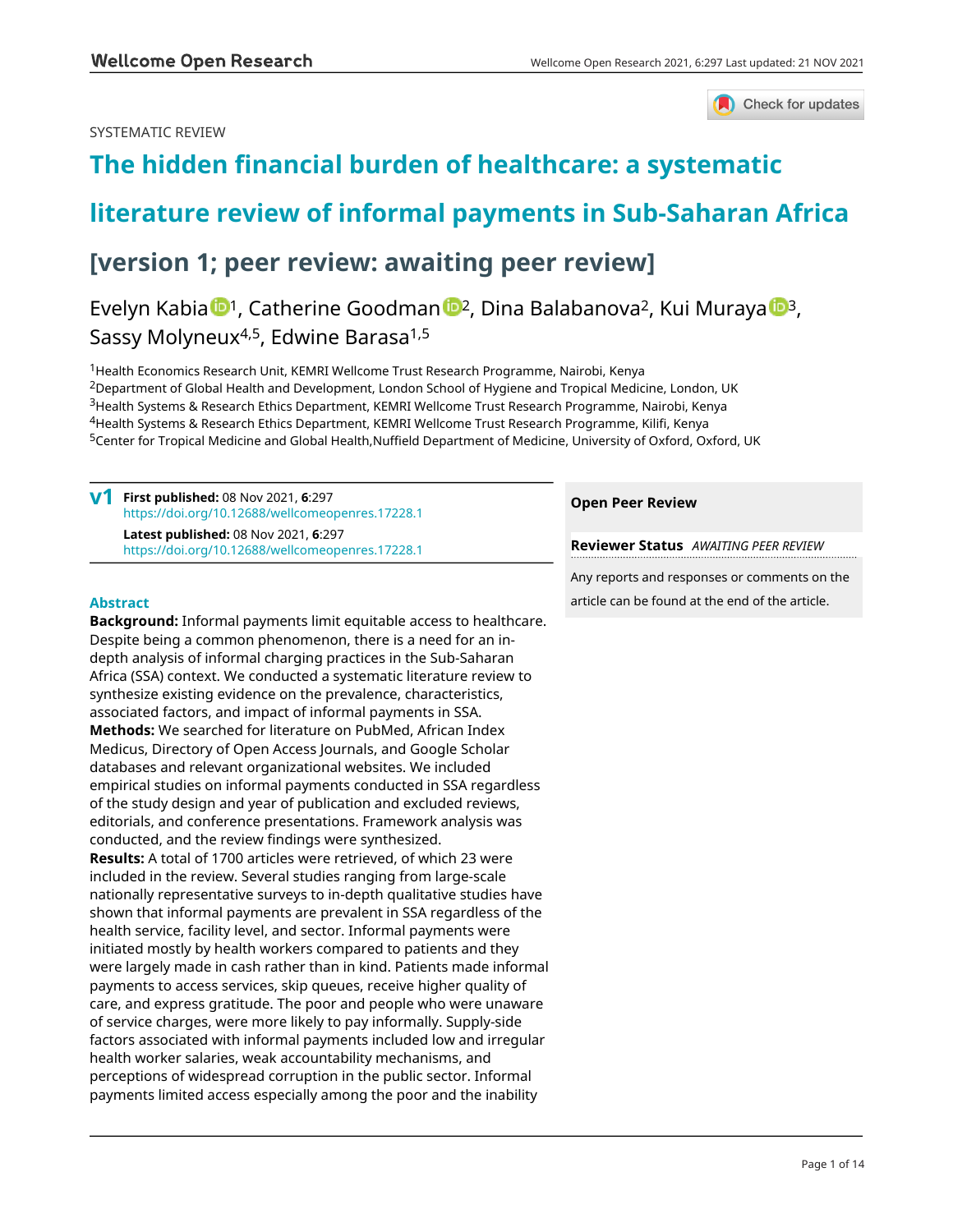to pay was associated with delayed or forgone care and provision of lower-quality care. **Conclusions:** Addressing informal payments in SSA requires a multifaceted approach. Potential strategies include enhancing patient awareness of service fees, revisiting health worker incentives, strengthening accountability mechanisms, and increasing government spending on health.

## **Keywords**

Informal payments, health, Sub-Saharan Africa, review



This article is included in the [KEMRI | Wellcome](https://wellcomeopenresearch.org/gateways/kemri)

[Trust](https://wellcomeopenresearch.org/gateways/kemri) gateway.

#### **Corresponding author:** Evelyn Kabia ([ekabia@kemri-wellcome.org\)](mailto:ekabia@kemri-wellcome.org)

**Author roles: Kabia E**: Conceptualization, Formal Analysis, Methodology, Validation, Writing – Original Draft Preparation, Writing – Review & Editing; **Goodman C**: Conceptualization, Methodology, Supervision, Writing – Review & Editing; **Balabanova D**: Methodology, Writing – Review & Editing; **Muraya K**: Writing – Review & Editing; **Molyneux S**: Writing – Review & Editing; **Barasa E**: Conceptualization, Supervision, Writing – Review & Editing

**Competing interests:** No competing interests were disclosed.

**Grant information:** This research was supported by Wellcome [212489, [https://doi.org/10.35802/212489;](https://doi.org/10.35802/212489) to EK).

*The funders had no role in study design, data collection and analysis, decision to publish, or preparation of the manuscript.*

**Copyright:** © 2021 Kabia E *et al*. This is an open access article distributed under the terms of the [Creative Commons Attribution License](http://creativecommons.org/licenses/by/4.0/), which permits unrestricted use, distribution, and reproduction in any medium, provided the original work is properly cited.

**How to cite this article:** Kabia E, Goodman C, Balabanova D *et al.* **The hidden financial burden of healthcare: a systematic literature review of informal payments in Sub-Saharan Africa [version 1; peer review: awaiting peer review]** Wellcome Open Research 2021, **6**:297<https://doi.org/10.12688/wellcomeopenres.17228.1>

**First published:** 08 Nov 2021, **6**:297 <https://doi.org/10.12688/wellcomeopenres.17228.1>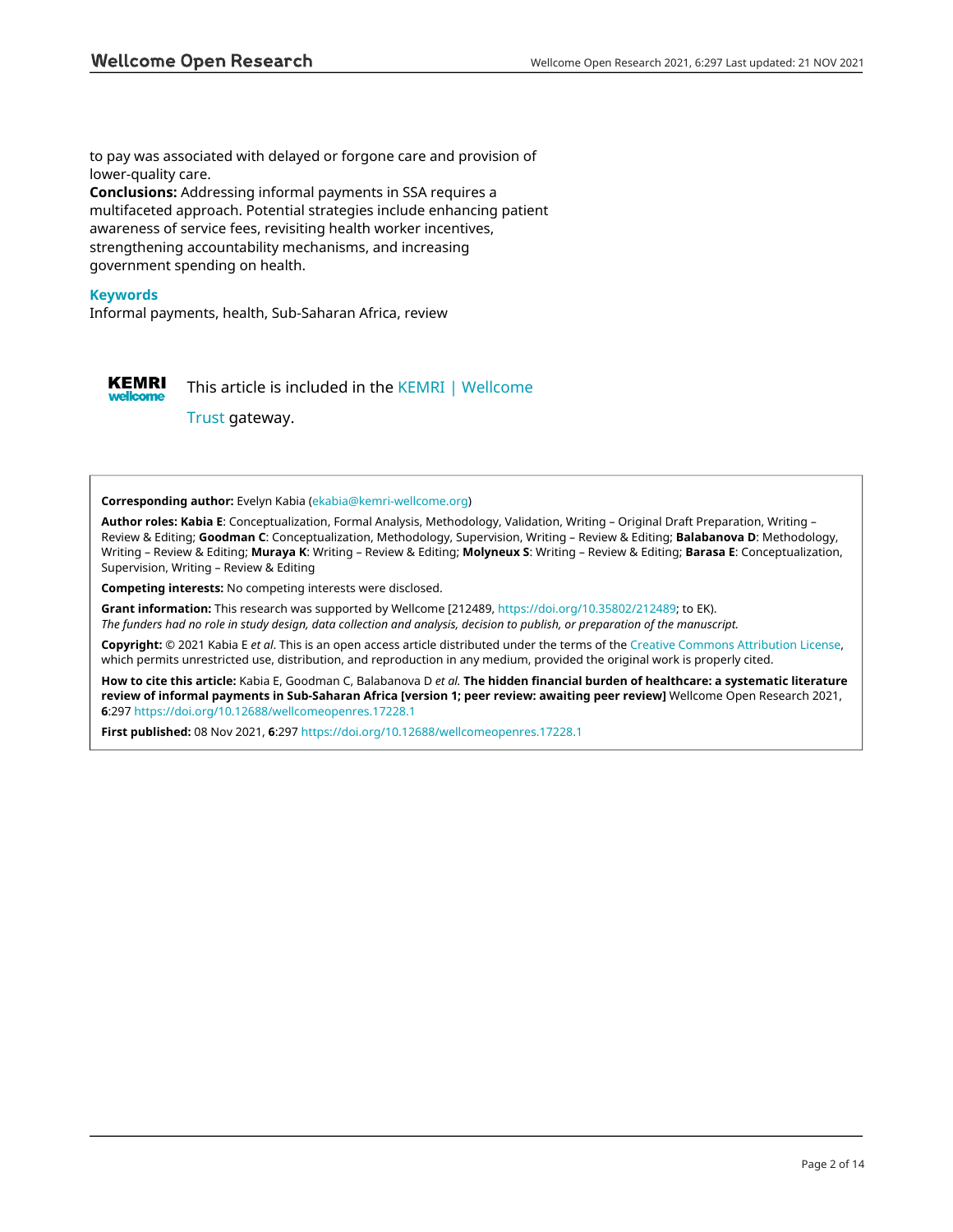## **Introduction**

The health financing gap in low and middle-income countries (LMICs) persists<sup>[1](#page-12-0)</sup>. LMICs accounted for only 20% of the global spending on health in 2016 despite being home to over 80% of the world's population and bearing the greatest disease burden<sup>[1](#page-12-0)</sup>. The low government spending in LMICs contributes to out-of-pocket payments (OOPs) becoming a major source of health financing<sup>[2,3](#page-12-0)</sup>, accounting for almost half of the total health expenditure<sup>4,5</sup>. OOPs are payments made directly to healthcare providers by individuals at the point of care and this excludes prepayment mechanisms such as health insurance or taxes<sup>[3](#page-12-0)</sup>. OOPs, represent direct costs of care associated with disease management<sup>[6,7](#page-12-0)</sup> and they can be officially stipulated fees and sometimes unofficial or what is referred to as informal payments<sup>2</sup>.

Informal payment can be defined as, "a direct contribution, which is made in addition to any contribution determined by the terms of entitlement, in cash or in-kind, by patients or others acting on their behalf, to health care providers for services that the patients are entitled to"[8](#page-12-0) . Some of the difficulties associated with studying informal payments include being deemed illegal in some countries thus making them a sensitive research topic $9,10$ . This is compounded by the fact that some patients are unable to differentiate between official and unofficial  $fees<sup>9,10</sup>$ , while others refuse to respond to questions on informal payments<sup>9,10</sup>. All these factors make it challenging to estimate the magnitude and frequency of informal payments<sup>9</sup>.

Despite the challenges of measuring informal payments, evidence shows that they are a common phenomenon in many countries<sup>9,10</sup>. They comprise a significant share of OOPs, accounting for 10% to 45% of total OOPs for healthcare in low-income countries<sup>[10,11](#page-12-0)</sup>. Informal payments have also been reported to account for a substantial proportion of health financing resources in countries in transition $10$ . They have been argued to impede healthcare reforms $9,11$ , and reduce the efficiency and quality of care $9,12$ . They also limit access to care especially among the poorest and can result in catastrophic healthcare expenditure that pushes households into poverty $10,13$ . The occurrence of informal payments has been linked to various factors. On the supply side, informal payments have been associated with inadequate funding of the health sector<sup>9</sup>, limited transparency and accountability<sup>[10,14](#page-12-0)</sup>, and low/irregular remuneration of staff<sup>[10,15](#page-12-0)</sup>. On the demand side, patients pay informally to access care $16,17$ , jump queues<sup>18</sup>, and receive better quality services<sup>17,19</sup>. Contextual factors such as perceptions of high levels of corruption in the public sector<sup>14</sup>, distrust in public institutions<sup>10,11</sup>, and norms of gift-giving also influence informal payments $10,14$ .

Informal payments are common in almost all African countries<sup>13</sup>. The 2016/18 Afrobarometer survey - a nationally representative survey that provides data on citizens' experiences and perceptions of corruption across African countries - showed that more than one in four people who sought public services such as health services and education paid a bribe. This amounted to approximately 130 million people in 35 African countries<sup>20</sup>. The nature and level of informal payments can be

quite specific to the health system, socio-cultural, economic, and political context. While several reviews have sought to syn-thesize evidence on informal payments<sup>[10,12,21](#page-12-0)</sup>, none provide a comprehensive review of informal payment practices in the SSA context.

This systematic literature review aimed to synthesize the existing evidence on the prevalence, characteristics, reasons, associated factors, and the impact of informal payments for healthcare in SSA. Findings from this review may help policymakers to gain a better understanding of informal payments and point to a range of factors they could address when developing interventions to curb informal payments. This is crucial as many SSA countries implement strategies to enhance financial risk protection as they progress towards attaining universal health coverage (UHC). This article is reported in line with the Preferred Reporting Items for Systematic Reviews and Meta-Analyses (PRISMA) guidelines<sup>22</sup>.

#### **Methods**

## Search strategy

To identify relevant literature, we searched [PubMed,](https://pubmed.ncbi.nlm.nih.gov/) [African](https://www.globalindexmedicus.net/biblioteca/aim/)  [Index Medicus,](https://www.globalindexmedicus.net/biblioteca/aim/) [Directory of Open Access Journals,](https://doaj.org/) and [Google](https://scholar.google.com/)  [Scholar databases](https://scholar.google.com/). The search terms were developed with reference to the search strategies used in recent literature reviews on informal payments for healthcare<sup>10,12,21</sup>. The main search term was "informal payment/fee/charge/expenditure" and its synonyms, that is, unofficial, illegal, illicit, envelope, under-the-table, under-the-counter, and solicited payments/fee/charge/expenditure, or bribe or corruption. These terms were combined with "health" and the list of SSA countries where applicable. The databases were last searched in August 2021. The search strategies for each database can be found as extended data $^{22}$ .

Bibliographies of included articles were also searched to identify any relevant articles. Additionally, grey literature was searched for using free text searches on Google and websites of organizations that publish on various aspects of corruption in the health sector such as Transparency International, World Bank, World Health Organization, United Nations Development Fund, and Abdul Latif Jameel Poverty Action Lab.

#### Eligibility criteria

The inclusion criteria were any empirical studies on informal payments conducted in SSA, regardless of the study design, published in any year, and in the English language. The exclusion criteria entailed reviews, editorials, and conference presentations. EK screened the articles at all levels: title, abstract and full text. Articles selected for inclusion in the review were discussed and agreed upon in consultation with the co-authors.

### Quality appraisal of included studies

The quality of qualitative studies was appraised using the critical appraisal skills program (CASP) checklist for qualitative research<sup>23</sup>; while the quality of quantitative studies was assessed using the appraisal tool for cross-sectional studies  $(AXIS)^{24}$ . Mixed methods studies were appraised using both appraisal tools.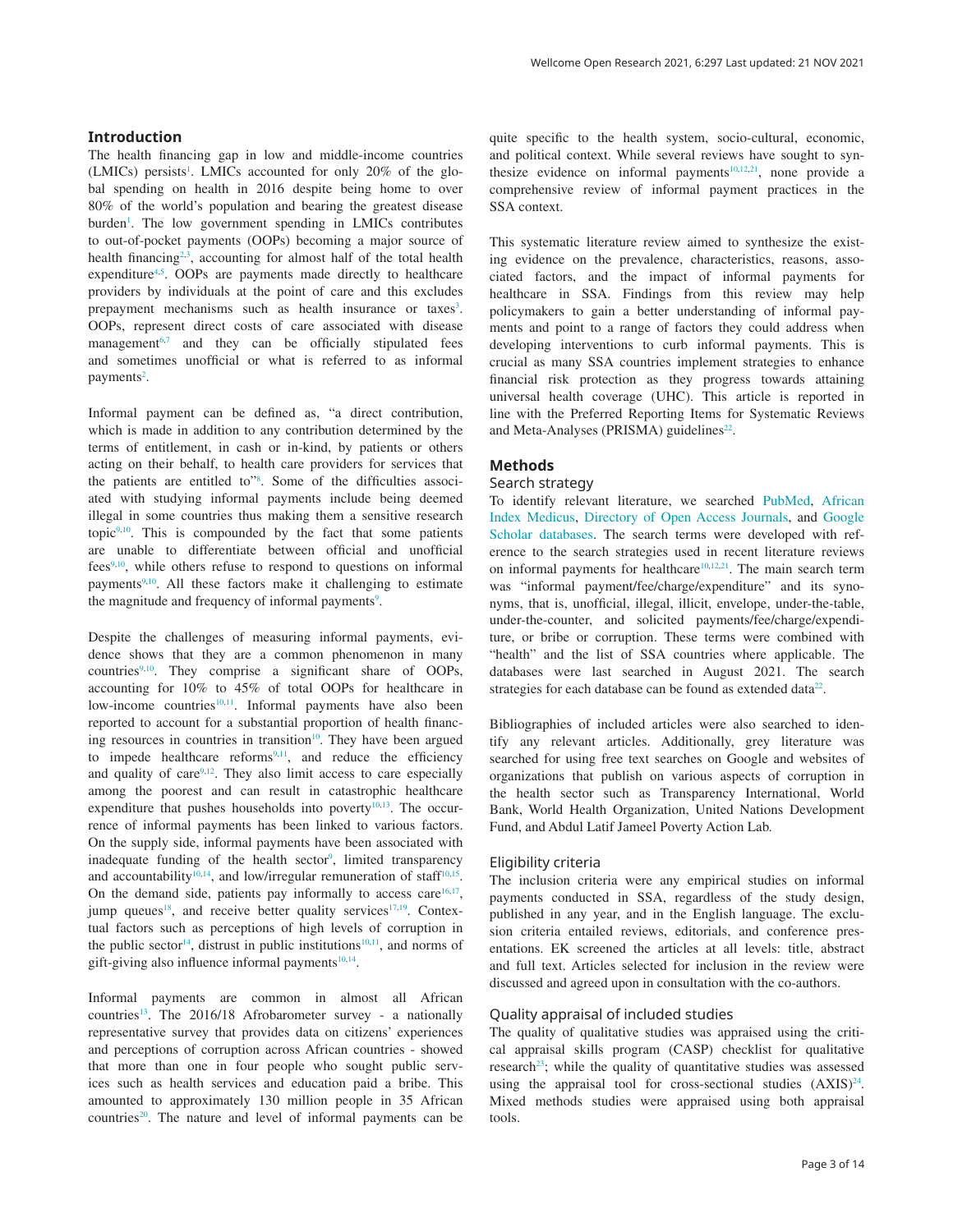#### Data extraction and analysis

Data were extracted using tables in Microsoft Excel version 16 and this entailed general study characteristics (Table 1) and findings. Due to the variation in approaches to measuring the prevalence of informal payments across countries, a metaanalysis of quantitative data was not appropriate. We, therefore, conducted a narrative synthesis of the findings, exploring similarities and differences across the studies and contexts<sup>25</sup>. A modified framework analysis approach was conducted for qualitative studies. This entailed familiarisation with the data, identification of themes, indexing data based on the themes, charting the data for comparisons, interpreting the data while exploring for relationships between concepts $26$ .

## **Results**

## Search results

The literature search retrieved a total of 1700 articles which were exported into [Endnote](https://endnote.com/) X7. Articles were screened and excluded by title, abstract, and full text respectively. Articles excluded after full text review focused on other forms of corruption other than informal payments<sup> $27-29$ </sup>, or informal payments were combined with other payments<sup>30</sup>. Overall, 23 articles were included in this review; 20 peer-reviewed articles and three grey literature. [Figure 1](#page-4-0) illustrates the study selection process.

### Study characteristics

The majority of studies (n=12) were conducted in East Africa while Central Africa had the least number of studies (n=4) (Table 1). Three of the studies were conducted in multiple countries; one study used data from round 3 and 5 of the Afrobarometer survey conducted in 18 and 33 countries, respectively<sup>13</sup>, while the second study reported findings from rounds 6 and 7 of the Afrobarometer survey conducted in 36 and 35 countries, respectively<sup>[20](#page-12-0)</sup>. The third multi-country study was conducted in seven countries of which two were from Africa (Uganda and

|  |  |  |  |  | Table 1. General description of studies included in the review |
|--|--|--|--|--|----------------------------------------------------------------|
|--|--|--|--|--|----------------------------------------------------------------|

| <b>Category</b>                                          | Sub-category                                                                                         | No.                                              | <b>Study reference</b>                                                                                    |
|----------------------------------------------------------|------------------------------------------------------------------------------------------------------|--------------------------------------------------|-----------------------------------------------------------------------------------------------------------|
| Publication type                                         | Journal article                                                                                      | 20                                               | 13,31-35,36-49                                                                                            |
|                                                          | Report                                                                                               | 3                                                | 20,50,51                                                                                                  |
| Year of publication                                      | After 2015<br>2011-2015<br>2006-2010<br>2001-2005<br>1995-2000                                       | 10<br>$\overline{7}$<br>5<br>$\Omega$<br>1       | 13,20,32,34,37,46-50<br>31,38,40-42,44,51<br>33, 35, 36, 39, 45<br>43                                     |
| Data collection year                                     | After 2015                                                                                           | $\overline{4}$                                   | 20,34,48,49                                                                                               |
|                                                          | 2011-2015                                                                                            | $\overline{7}$                                   | 13,32,34,44,46,47,51                                                                                      |
|                                                          | 2006-2010                                                                                            | 5                                                | 13, 35, 37, 41, 42                                                                                        |
|                                                          | 2001-2005                                                                                            | $\overline{2}$                                   | 31,39                                                                                                     |
|                                                          | 1995-2000                                                                                            | $\overline{4}$                                   | 31,33,43,50                                                                                               |
|                                                          | Not clear                                                                                            | $\overline{4}$                                   | 36, 38, 40, 45                                                                                            |
| Country income level (2021 World<br>Bank classification) | Low-income<br>Lower-middle-income<br>Upper-middle-income                                             | 10<br>15<br>3                                    | 13,20,31,39,40,43,44,46,47,50<br>13,20,32-38,41,42,45,48,49,51<br>13,20,31                                |
| Number of countries in each study                        | Single country                                                                                       | 20                                               | $32 - 51$                                                                                                 |
|                                                          | Multi-country                                                                                        | 3                                                | 13,20,31                                                                                                  |
| Sub-Saharan Africa Region                                | <b>East Africa</b>                                                                                   | 12                                               | 13,20,31,34,35,39,41-43,45,49,51                                                                          |
|                                                          | <b>West Africa</b>                                                                                   | 8                                                | 13,20,32,36,40,44,47,50                                                                                   |
|                                                          | Central Africa                                                                                       | $\overline{4}$                                   | 13,20,37,46                                                                                               |
|                                                          | Southern Africa                                                                                      | 5                                                | 13,20,31,33,48                                                                                            |
| Type of study design                                     | Quantitative                                                                                         | 11                                               | 13,20,35-37,39-41,48,49,51                                                                                |
|                                                          | Qualitative study                                                                                    | $\overline{7}$                                   | 32-34,42,44,45,50                                                                                         |
|                                                          | Mixed methods                                                                                        | 5                                                | 31, 38, 43, 46, 47                                                                                        |
| Study participants                                       | Healthcare workers<br>Patients<br>Households<br>General public/<br>community members<br>Policymakers | 16<br>8<br>$\overline{7}$<br>5<br>$\overline{2}$ | 31-34,36-38,40-47,49<br>32, 33, 36, 37, 41, 43, 48, 50<br>13,20,31,35,36,39,51<br>31,33,40,43,44<br>38,44 |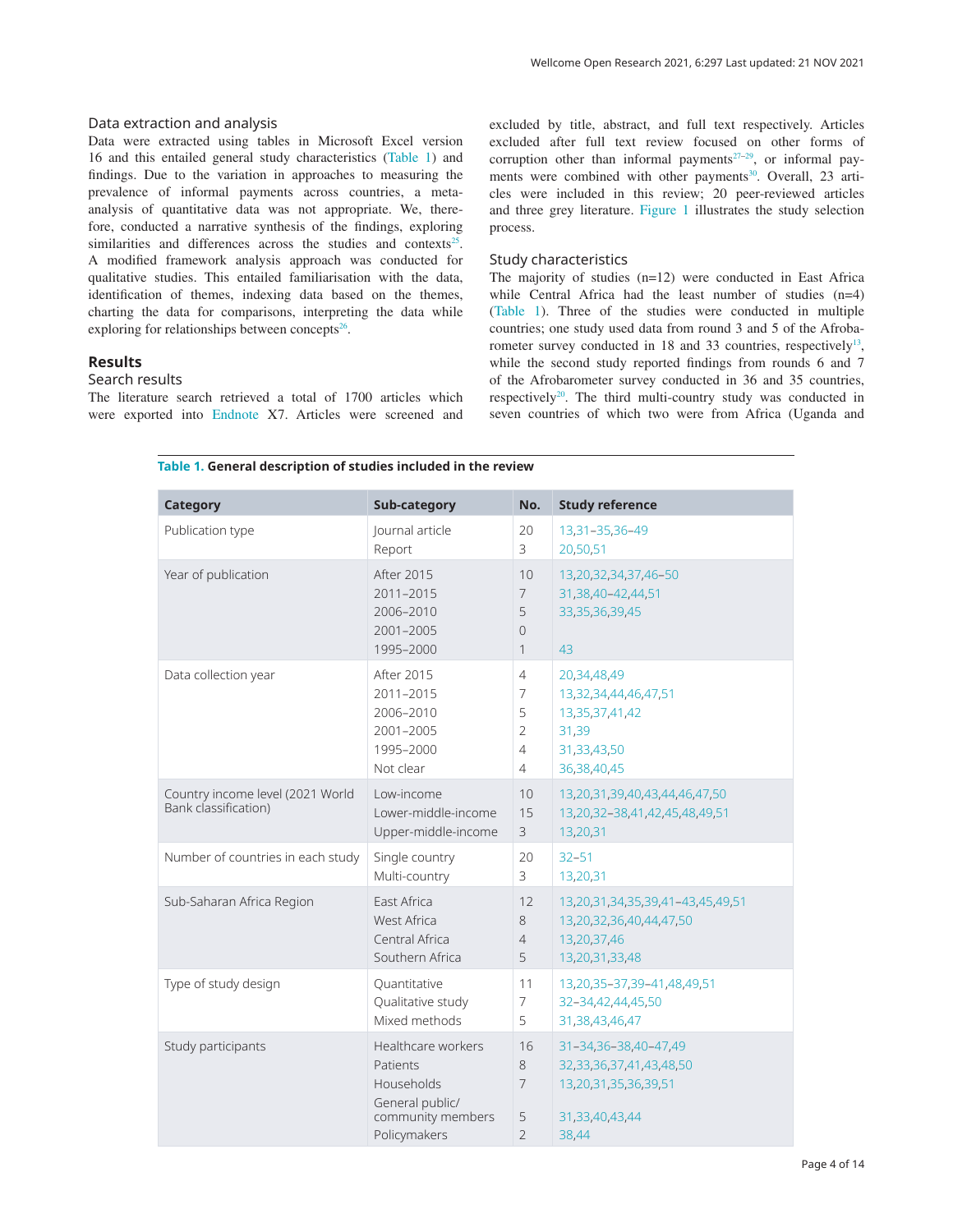<span id="page-4-0"></span>

**Figure 1. Study selection process adapted from the PRISMA 2009 flow diagram[52.](#page-13-0)**

South Africa) $31$ . Most studies (n=7) were conducted between 2011 and 2015. Five studies used mixed methods, eleven were quantitative, and seven were qualitative. The studies were conducted with a diverse group of participants with the majority being healthcare workers, patients, and households. Most studies assessed informal payments for health services in general while seven studies looked at informal payments for specific services, that is, maternal and child health services $32-35$  $32-35$ , emergency services<sup>50</sup>, malaria treatment<sup>36</sup>, and HIV services<sup>37</sup>.

#### Prevalence of informal payments in SSA

Informal payments are a common phenomenon across East, West, Central, and Southern Africa but there was a notable variation in the prevalence across these regions [\(Table 2\)](#page-5-0).

*Prevalence from Afrobarometer studies.* The most compre-hensive data comes from a series of Afrobarometer surveys<sup>[13,20](#page-12-0)</sup>. Round 7 (2016-18) conducted in 35 African countries showed that between 1% (Botswana) and 50% (Sierra Leone) of survey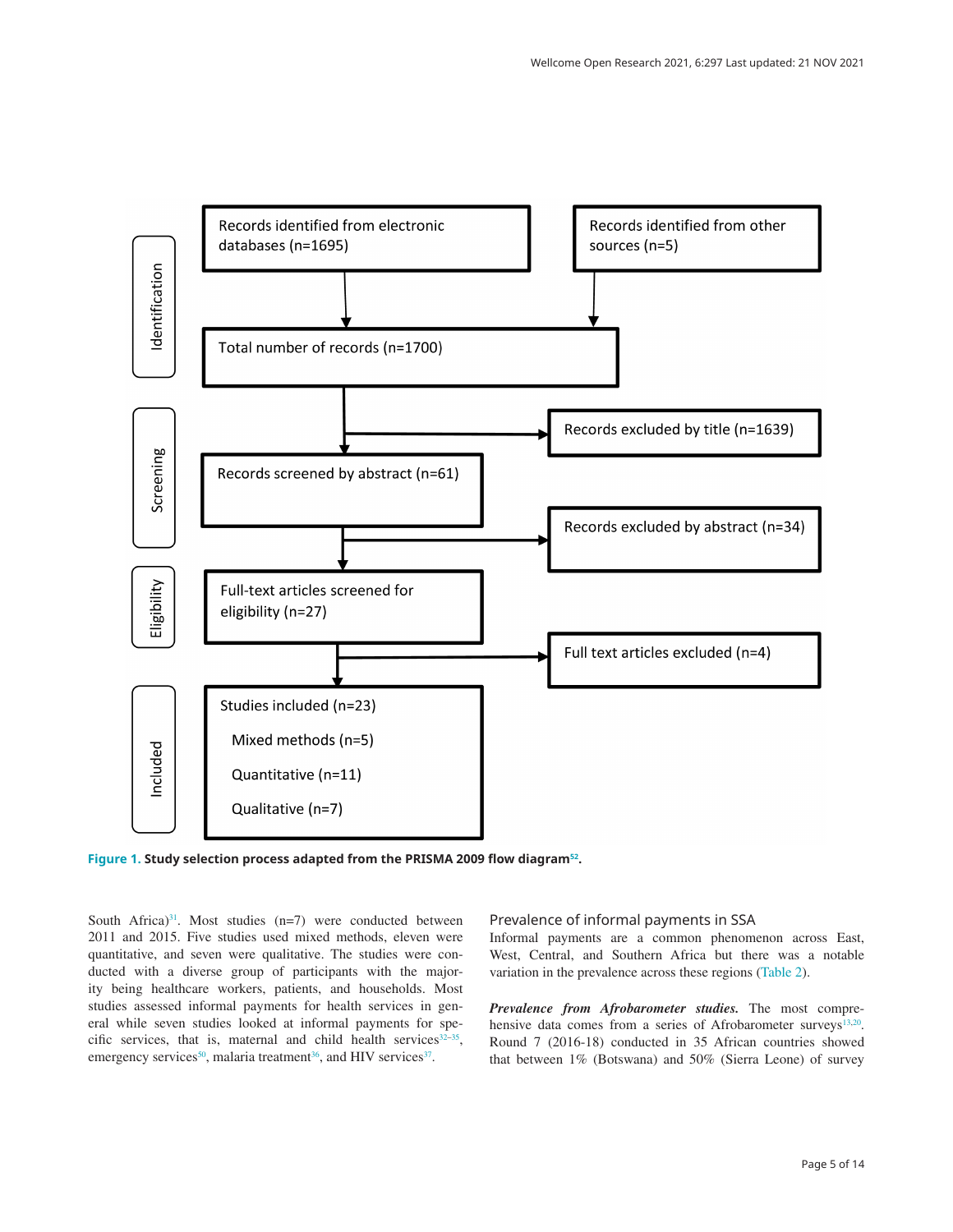<span id="page-5-0"></span>

| Author & country                                                   | collection<br><b>Data</b><br>year | Sample size and study<br>ulation<br>popl | <b>Metric</b>                                                                                                                                             | Prevalence                                                        |
|--------------------------------------------------------------------|-----------------------------------|------------------------------------------|-----------------------------------------------------------------------------------------------------------------------------------------------------------|-------------------------------------------------------------------|
| Papers based on Afrobarometer surveys                              |                                   |                                          |                                                                                                                                                           |                                                                   |
| Pring & Vrushi <sup>20</sup> ; 35 African<br>countries             | 2016-2018                         | 47,000 households                        | The proportion that gave a gift/paid a bribe/did a favor to get services<br>at a public health center or clinic in the past 12 months                     | mean:14.0%<br>1.0-50.0%                                           |
| Kankeu & Ventelou <sup>13</sup> ; 33 African<br>countries          | 2011-2013                         | 51,605 households (33<br>countries)      | The proportion that paid a bribe, gave a gift or did a favor to<br>government officials to get treatment at a local health clinic or                      | $0.4 - 51.3%$                                                     |
|                                                                    | 2005-2006                         | 25,397 households (18<br>countries)      | hospital in the past 12 months                                                                                                                            | 2.9-47.8%                                                         |
| Studies based on patient/household reports                         |                                   |                                          |                                                                                                                                                           |                                                                   |
| Masiye et al. <sup>48</sup> ; Zambia                               | 2018                              | patients<br>1900                         | The proportion that made any payments for healthcare services<br>received at public primary health facilities on the survey day                           | 6.2%                                                              |
| Oduor <sup>51</sup> ; Kenya                                        | 2012                              | 183 households                           | The proportion that paid informal payments at public health facilities                                                                                    | 8.0% (outpatient care)<br>10.0% (inpatient care)                  |
| Kruk et al. <sup>35</sup> ; Tanzania                               | 2007                              | 1322 women                               | The proportion that paid provider payments for free facility delivery<br>services at government health facilities within the 5 years before the<br>survey | 35.7% (health centers)<br>84.6% (dispensary)<br>30.0% (hospitals) |
| Lindkvist <sup>41</sup> ; Tanzania                                 | 2007                              | patients<br>3494                         | The proportion that reported that healthcare workers at public and<br>faith-based facilities accept informal payments                                     | 12.0%                                                             |
| Kankeu et al. <sup>37</sup> ; Cameroon                             | 2006-2007                         | HIV patients<br>1637                     | The proportion that made informal payments for consultation with a<br>doctor at public and private facilities on the survey day                           | 3.1%                                                              |
| Paredes-Solís <i>et al</i> .31; Uganda and<br>South Africa         | 1998                              | 2 households (Uganda)<br>18,41           | The proportion that made payments directly to healthcare workers at<br>government health facilities                                                       | 28.0%                                                             |
|                                                                    | 2003                              | 5,490 households (South<br>Africa)       |                                                                                                                                                           | 1.0%                                                              |
| Hunt 2010 <sup>39</sup> ; Uganda                                   | 2002                              | 12,000 households                        | The proportion that had paid a bribe at a public or private health<br>facility in the past three months                                                   | 11.0% (private sector)<br>17.0% (public sector)                   |
| Studies based on health workers reports                            |                                   |                                          |                                                                                                                                                           |                                                                   |
| Binyaruka <i>et di ;</i> Tanzania <sup>49</sup>                    | 2019                              | 432 health workers                       | The proportion that had ever asked for/been given informal payment/<br>bribe from clients at public primary care facilities                               | 27.1%                                                             |
| Maini et al. <sup>46</sup> ; Democratic Republic<br>of Congo (DRC) | 2014                              | 406 nurses                               | The proportion that received informal payments/gifts from patients at<br>public primary care facilities in the last month                                 | 16.8%                                                             |
| Bertone & Lagarde <sup>47</sup> ; Sierra Leone                     | 2013-2014                         | nealth workers<br>266                    | The proportion that received gifts and payments from patients in the<br>past month at public primary care facilities                                      | 74.0%                                                             |
| Akwataghibe et al. <sup>38</sup> ; Nigeria                         | not stated                        | 69 healthcare workers                    | The proportion that accepted gifts and informal payments from<br>patients at public health facilities in exchange for priority treatment                  | 33.4%                                                             |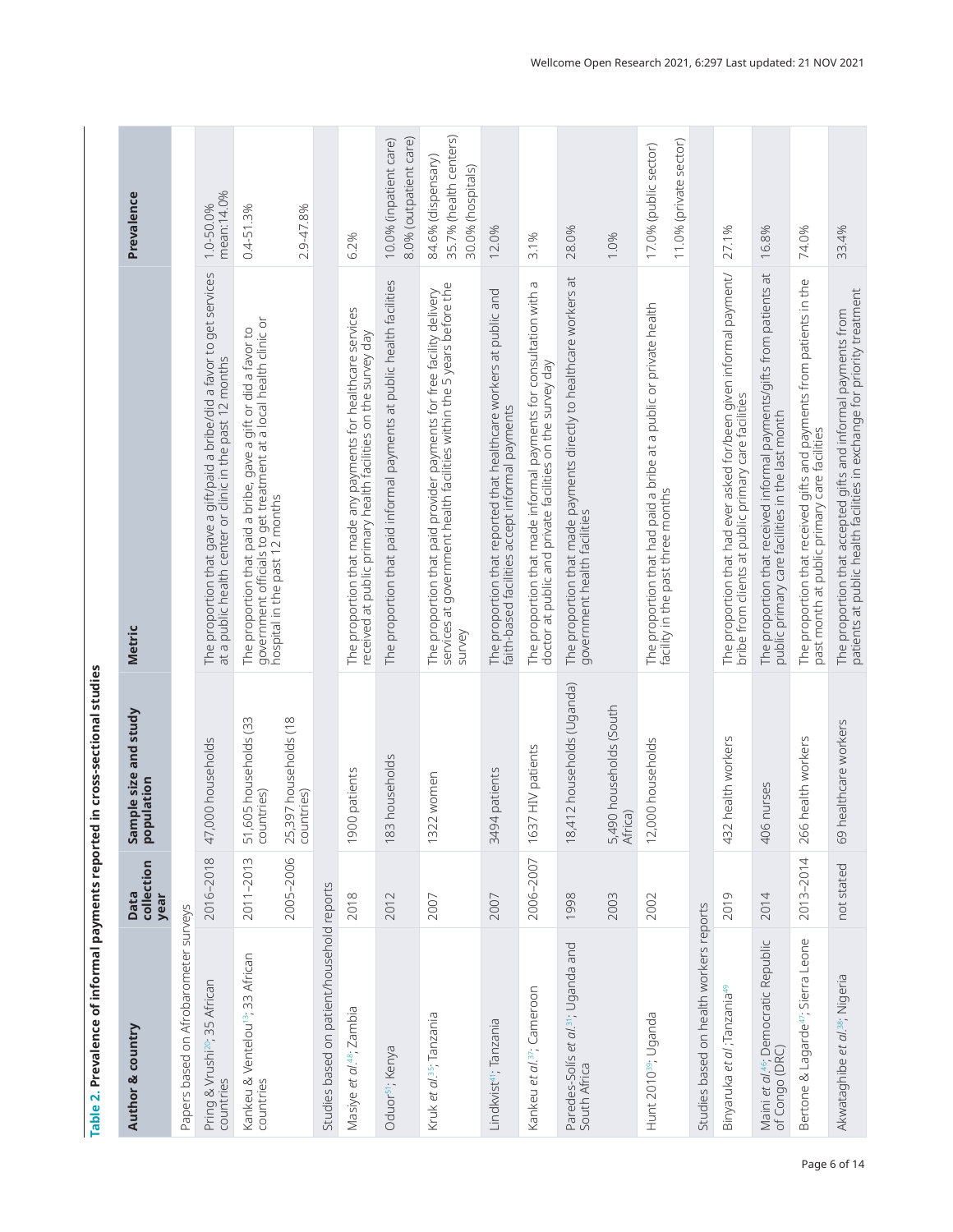respondents had given a gift/paid a bribe/done a favor to get services at a public health center or clinic in the 12 months preceding the survey. Southern Africa countries accounted for more than half (8/15) of the countries with a prevalence of informal payments that was less than 10% while most of the countries with a prevalence above 20% were from Western Africa (4/10) followed by Central Africa  $(3/10)^{20}$ . Consecutive rounds of the Afrobarometer survey showed indications of increasing prevalence over time in over half (18/30) of the SSA countries that took part in both round 6 (2014-15) and round [720](#page-12-0). Similar trends were seen in perceptions of general corruption in the public sector, with 55% of citizens surveyed in 35 African countries in round 7 feeling that corruption

*Prevalence from other studies.* Other cross-sectional studies also demonstrated considerable variation in the prevalence of informal payments across 9 settings in terms of both the proportion of patients reporting paying them and the proportion of health workers reporting receipt ([Table 2](#page-5-0)).

#### Characteristics of informal payments

was getting worse.

These entailed who initiated, the type, the timing, and the amount of informal payment paid.

*Initiation of informal payments.* Both healthcare workers and patients initiated informal payments. Most studies where households or patients were interviewed reported that healthcare workers usually made demands for informal payments<sup>13,[31,32,](#page-12-0)43,51</sup>. However, in Angola, some women offered informal payments to receive pregnancy and childbirth services before demands were made hoping it would reduce the amount of money paid informally or to ensure in-kind payments would suffice<sup>[33](#page-13-0)</sup>. A qualitative study conducted with healthcare workers in Tanzania also reported that informal payments were initiated more often by patients than providers because patients felt they needed to pay informally to receive quality services<sup>45</sup>.

*Type of informal payments.* Informal payments made in cash[33,36–39,42,43,45](#page-13-0) were more common than those made in kind[33,38,46,47.](#page-13-0) Informal payments were charged in addition to other fees or as standalone fees<sup>43</sup>. For example, in Democratic Republic of Congo (DRC), in-kind payments came often in form of food, soap, or fabric<sup>46</sup>, and in Sierra Leone, this comprised poultry, food, and charcoal<sup>47</sup>.

*Timing of informal payments.* Informal payments were made before<sup>[32](#page-12-0)[,50](#page-13-0)</sup> or after service delivery<sup>33,[42,50](#page-13-0)</sup>. For example, relatives of patients seeking emergency services in Niger reported making informal payments before service provision following demands from healthcare workers and after service provi-sion as a sign of gratitude<sup>[50](#page-13-0)</sup>. Some women in Angola reported that they would have preferred if the midwives delivered care first before asking for informal payments<sup>33</sup>.

*The amount of informal payment.* In total, eight studies assessed the amount of informal payments made. These studies were

based on reports made by patients (n=2), households (n=2), healthcare workers (n=2), both household and patients (n=1), and the community  $(n=2)^{46,47}$  $(n=2)^{46,47}$  $(n=2)^{46,47}$ . Regarding health worker reports, a survey conducted in DRC showed that they earned a mean income of \$9 per month from informal payments $46$  while in Sierra Leone informal payments accounted for 5% of total revenues for community health assistants and nurses (\$11.8) and maternal and child health aides (\$8.2) and 3% for community health officers  $(\$9.42)$  per month<sup>[47](#page-13-0)</sup>. In terms of patient reports, for example, informal payments were the second key contributor to healthcare costs after transport costs in Tanzania accounting for 26.6% (1668 TZS (95% confidence interval [CI]: 931–2405)) of facility delivery costs at government facilities despite deliveries being exempt from user fees<sup>35</sup>.

Regarding the type of service, in Kenya for example, informal payments varied depending on the family planning method. Despite being officially free, informal payments were required, with higher amounts charged for long-acting methods<sup>34</sup>. Similarly, in Angola, informal payments were higher for cesarean sections compared to normal deliveries, even though cesarean sections were exempt from user fees<sup>[33](#page-13-0)</sup>.

### Reasons for paying informal payments

Patients or their relatives made informal payments for treatment to be initiated $32,50$  $32,50$ , to receive both minor services such as bedpans<sup>42</sup>, injections<sup>51</sup>, or vaccinations<sup>[33](#page-13-0)</sup>; and major services, such as surgeries $32,42$ . Informal payments were also made to receive drugs that were supposed to be provided for free<sup>[32](#page-12-0)-[34,42,44,48,51](#page-13-0)</sup>, and to obtain medical record books and reports<sup>[48](#page-13-0)</sup>. In Tanzania, some healthcare providers feigned stockouts of commodities and sought money from patients disguising to purchase the commodities from the private market on their behalf<sup>42</sup>. Informal payments were also made to enable patients to skip queues<sup>[33](#page-13-0),42,45</sup> in an effort to get services more quickly<sup>33,[45,51](#page-13-0)</sup>. Some patients made informal payments hoping to receive higher quality services in return<sup>32,[43,45,51](#page-13-0)</sup>. In extreme cases, informal payments were made to enable patients to gain access to the health facility in Niger<sup>50</sup>, to obtain meals in Kenya<sup>51</sup>, and for family members to see the newborn baby for the first time in Benin<sup>32</sup>. Informal payments were also made to express gratitude in Angola, Tanzania, and Nigeria<sup>33,34,38,42,43</sup>. Qualitative studies showed that some healthcare workers in Nigeria and Tanzania perceived informal payments as an acceptable practice and as gifts to show appreciation for their work $38,42$ .

## Patient factors associated with informal payments

These comprised socioeconomic characteristics, health status, and social connections [\(Table 3\)](#page-7-0).

*Socioeconomic characteristics.* People who were not aware of service entitlements and fees $32,34,46$  $32,34,46$ , married people<sup>[37](#page-13-0)</sup>, and those from male-headed households, which were probably less vulnerable than female-headed households<sup>31</sup>, were more likely to make informal payments while older people $37$  were less likely to pay informally. Regarding the amounts paid, the employed  $37$ , older patients, people traveling long distances to health facilities<sup>48</sup>, and those living in urban areas incurred higher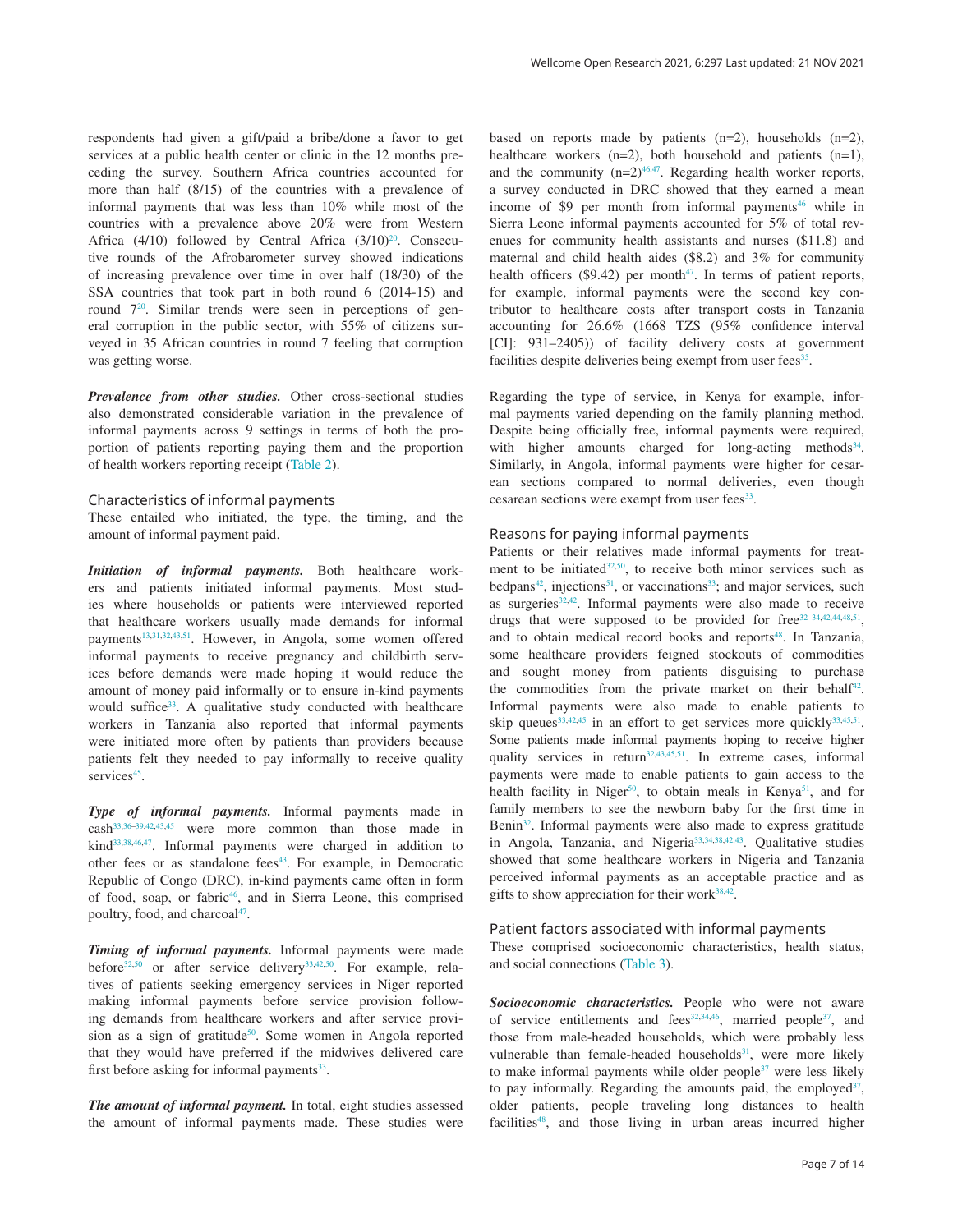| <b>Patient factors</b>                              | Number of<br>citations | <b>Study reference</b> |  |  |
|-----------------------------------------------------|------------------------|------------------------|--|--|
| Socioeconomic characteristics                       |                        |                        |  |  |
| Age                                                 | $\mathcal{L}$          | 37,48                  |  |  |
| Marital status                                      | 1                      | 37                     |  |  |
| Employment status                                   | 1                      | 37                     |  |  |
| Income/wealth                                       | $\overline{7}$         | 13,33,37,39-41,46      |  |  |
| Household head                                      | 1                      | 31                     |  |  |
| Residence (rural/urban)                             | 3                      | 36,37,48               |  |  |
| Distance to the health facility                     | 1                      | 48                     |  |  |
| Awareness of service entitlements and fees          | 3                      | 32,34,46               |  |  |
| <b>Health status</b>                                |                        |                        |  |  |
| Self-rated health                                   | 1                      | 37                     |  |  |
| Change in health status e.g. during pregnancy/labor | 1                      | 33                     |  |  |
| <b>Social connections</b>                           |                        |                        |  |  |
| Absence of connections with health facility staff   | 1                      | 50                     |  |  |

#### <span id="page-7-0"></span>**Table 3. Patient factors associated with informal payments**

amounts of informal payments $36,37$ . However, in Zambia patients who sought services at rural compared to urban primary health facilities paid higher amounts of informal payments<sup>48</sup>.

There were mixed findings on whether informal payments were more common among the rich or the poor. However, there seemed to be stronger evidence to support the latter. The prevalence was higher among the poor in almost all of the 33 countries that took part in round 5 of the Afrobarometer survey as evidenced by concentration indices ranging from -0.356 to 0.099[13](#page-12-0). Nonetheless, two nationally representative surveys conducted in Uganda and Cameroon $37,39$  reported that the rich were more likely to pay informal payments than the poor. Data from round 3 of the Afrobarometer survey conducted in 18 African countries also showed that healthcare workers demanded informal payments from the poor more than the rich (concentration indices ranging from  $-0.277$  to  $0.083$ )<sup>13</sup>. However, a quantitative study that used a rating scale ranging between 0 (not at all acceptable) and 10 (completely acceptable) showed that in Togo, physician requests for informal payments were perceived to be more acceptable when patients were wealthy (Median (M)=6.35) than when they were poor  $(M=1.73)^{40}$ . Women taking part in focus group discussions (FGDs) in Angola reported that midwives did not solicit informal payments from the possibly well-off because they feared being reported<sup>[33](#page-13-0)</sup>.

Regarding awareness, qualitative findings from Benin showed that pregnant women who were not aware of the cesarean section user fee exemption policy were charged to access those

services $32$ . In DRC nurses were less likely to charge informal payments in communities where people were aware of user fees out of fear of being reprimanded<sup>46</sup>.

*Health status.* Patient survey data from Cameroon showed that the incidence and amount of informal payments were higher among people living with HIV (PLWHA) who reported not taking antiretroviral therapy (ART) (7.31%) and having "poor" health status (7.24%) with the latter possibly aimed at receiving more attention from healthcare workers compared to PLWHA who reported taking ART (1.57%) and having "good" health status  $(1.57\%)^{37}$  $(1.57\%)^{37}$  $(1.57\%)^{37}$ . Similarly, FGD participants in Angola reported that the amount of informal payments demanded increased remarkably if a pregnancy or labor changed from normal to complicated to the extent of forcing families to sell assets, borrow money, or beg to receive treatment<sup>33</sup>.

*Social connections.* Only one study reported on social connections. This qualitative study conducted in Niger showed that in the absence of connections (relatives, friends, and acquaintances) at the health facility, patients or their relatives had to pay informal payments to various cadres and non-clinical staff to access services $50$ .

Supply-side factors associated with informal payments These entailed healthcare workers, health facility, and systemlevel characteristics ([Table 4](#page-8-0)).

*Healthcare worker characteristics.* Healthcare workers of all cadres charged informal payments from specialists<sup>[42,45,49](#page-13-0)</sup>,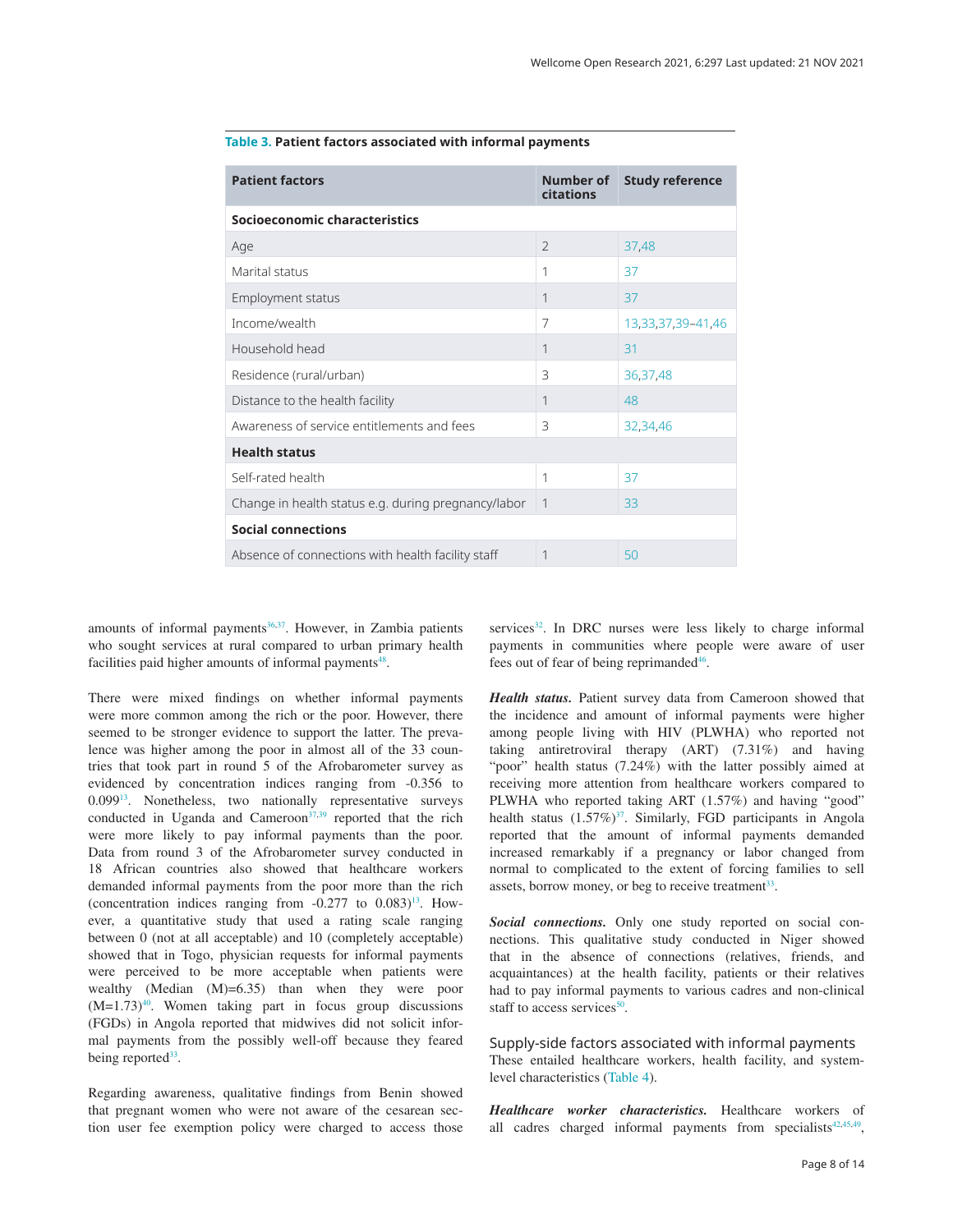<span id="page-8-0"></span>

| Table 4. Supply-side factors associated with informal payments |  |  |
|----------------------------------------------------------------|--|--|
|----------------------------------------------------------------|--|--|

| <b>Supply-side factors</b>                                                   | citations      | Number of Study reference  |
|------------------------------------------------------------------------------|----------------|----------------------------|
| <b>Healthcare worker characteristics</b>                                     |                |                            |
| Age                                                                          | $\overline{2}$ | 46,49                      |
| Cadre                                                                        | 7              | 32, 33, 38, 42, 45, 49, 50 |
| Health facility manager/in-charge/head of department                         | $\overline{2}$ | 47,49                      |
| Consultation venue i.e. health facility/healthcare workers residence         | 1              | 43                         |
| Salary (amount and timeliness)                                               | 8              | 32-34,37,40,45,49,50       |
| Absence of allowances e.g. transport, risk                                   | 1              | 45                         |
| <b>Health facility characteristics</b>                                       |                |                            |
| Level of facility                                                            | 5              | 34-36,47,48                |
| Facility ownership (public/private for profit/private non-profit)            | $\overline{4}$ | 34, 37, 39, 42             |
| Facility location (rural/urban)                                              | $\overline{2}$ | 47,48                      |
| Waiting times                                                                | 3              | 31,37,48                   |
| Task shifting                                                                | $\mathbf{1}$   | 37                         |
| Poor working conditions                                                      | 1              | 45                         |
| Number of healthcare workers                                                 | $\overline{2}$ | 45,46                      |
| Lack of/stock out of essential drugs                                         | $\overline{2}$ | 13,48                      |
| Presence/absence of official charging policies                               | 3              | 39,43,50                   |
| Accountability mechanisms for user fees                                      | $\mathbf{1}$   | 46                         |
| Supervision/oversight over health worker behavior                            | $\overline{2}$ | 33,49                      |
| Poor health facility management                                              | $\mathbf{1}$   | 41                         |
| Engagement in informal charging/corruption by senior staff/facility managers | $\overline{2}$ | 34,45                      |
| Action against corrupt practices                                             | 1              | 32                         |
| <b>System-level characteristics</b>                                          |                |                            |
| Corruption among top health sector management                                | 1              | 45                         |
| Wide-spread corruption in the public sector                                  | $\overline{2}$ | 40,45                      |
| Health worker post rotations                                                 | 1              | 44                         |

 $dotors<sup>42,45,49</sup>, *nurses<sup>33,42,45</sup>*, midwives<sup>32,33</sup> to community health$  $dotors<sup>42,45,49</sup>, *nurses<sup>33,42,45</sup>*, midwives<sup>32,33</sup> to community health$  $dotors<sup>42,45,49</sup>, *nurses<sup>33,42,45</sup>*, midwives<sup>32,33</sup> to community health$  $dotors<sup>42,45,49</sup>, *nurses<sup>33,42,45</sup>*, midwives<sup>32,33</sup> to community health$ extension workers<sup>[38](#page-13-0)</sup>, medical assistants<sup>[42,45](#page-13-0)</sup> and medical students<sup>50</sup>. In Sierra Leone, health facility managers/in-charges were almost three times more likely to receive gifts from patients compared to other staff (odds ratio  $[OR]=2.731$  (1.139)  $P<0.05)^{47}$ . Similarly, in Tanzania, departmental heads were more likely to engage in informal charging (adjusted OR [AOR] 1.72 (CI: 1.15–2.57) P<0.001[\)49.](#page-13-0) Doctors and specialists in Tanzania also had a higher likelihood of charging informal payments<sup>49</sup> and were reported to charge higher amounts compared to nurses or medical assistants<sup> $42,45$ </sup>. In Uganda, higher amounts were paid if patients went to consult healthcare workers at their place of residence<sup>[43](#page-13-0)</sup>. Informal payments were less likely among health workers who were older compared to younger ones<sup>46,49</sup>.

Informal social networks within and across cadres facilitated informal charging in some health facilities in Tanzania and Benin. Healthcare workers in Tanzania for example reported that informal payments were shared mainly across cadres. In some instances, there was overt cooperation across cadres to solicit informal payments<sup>42</sup>. Similarly, women who paid informally for cesarean section services in Benin reported that the midwives told them they would share the money with the other midwives, doctors, and other healthcare workers<sup>32</sup>. However, in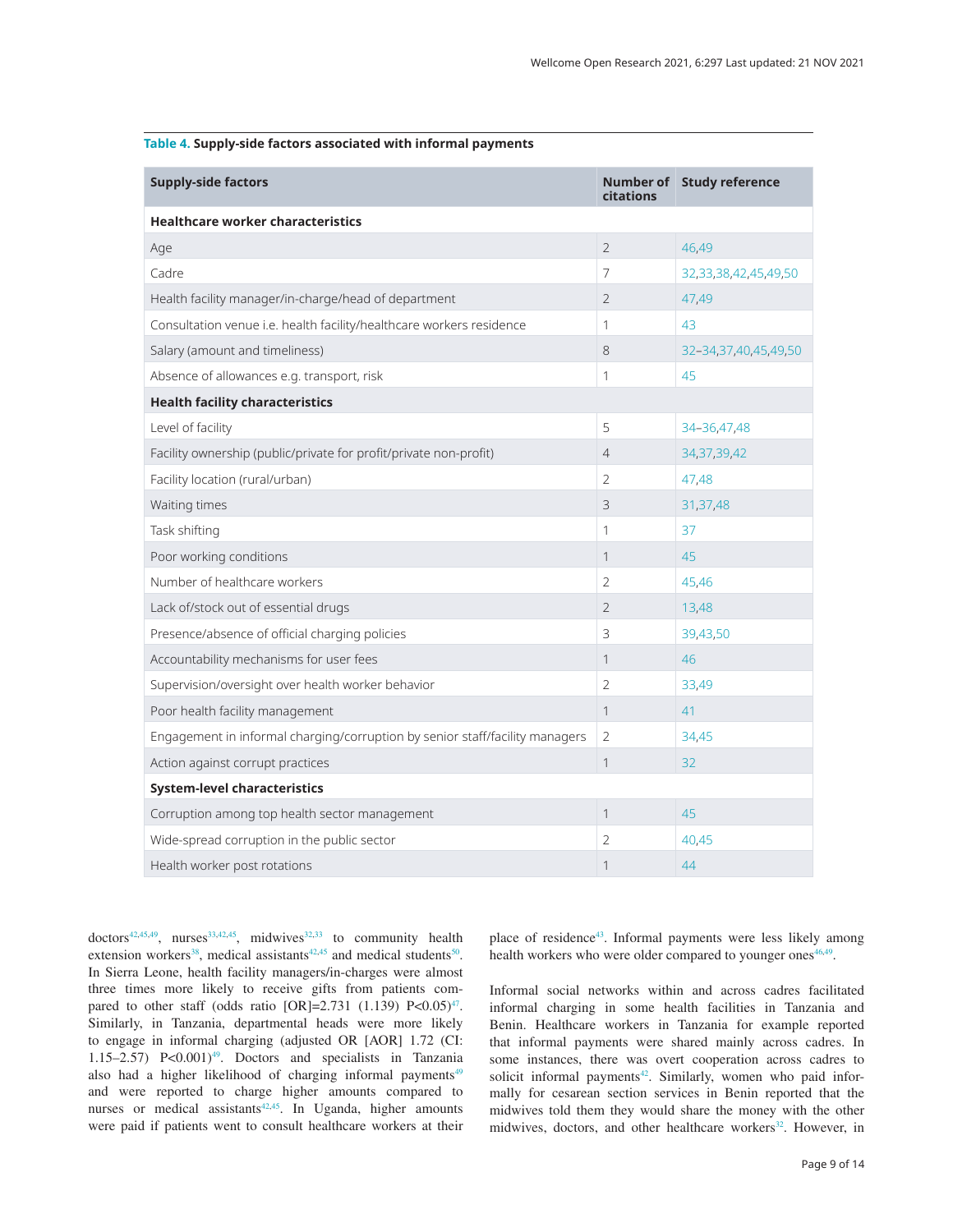one Tanzanian study, most healthcare workers felt that informal payments were not allocated fairly<sup>42</sup>. In this case and in the absence of rules on how to share informal payments, healthcare workers especially lower cadres, bargained to increase their share of the informal payment by lowering the quality of care, for example by giving less attention to patients who had bribed doctors<sup>42</sup>.

Informal payments were common among healthcare workers who received  $low^{32-34,37,40,45}$  $low^{32-34,37,40,45}$  $low^{32-34,37,40,45}$  and irregular salaries<sup>33,34,50</sup> and less likely with increased health worker perception that benefits and entitlements were provided on time<sup>[49](#page-13-0)</sup>. Healthcare workers reported that their salaries were inadequate to meet their basic needs<sup>34,45</sup> and for the level of effort and skill required of them[34.](#page-13-0) Laypeople and health professionals in Togo found it more acceptable (M=4.89) for physicians to request informal payments when they were underpaid than when they were well paid  $(M=3.06)^{40}$  $(M=3.06)^{40}$  $(M=3.06)^{40}$ . The latter is supported by FGD findings from Tanzania where healthcare workers reported that informal payments were a coping strategy for their low salaries and lack of allowances<sup>[45](#page-13-0)</sup>. Some women in Angola also acknowledged that the prolonged civil war which worsened everyone's socioeconomic situation contributed to the charging of informal payments by midwives. However, some of the women also felt that their continued compliance with demands for informal payments perpetuated the practice<sup>33</sup>.

Despite complaints of low salaries, some healthcare workers in Tanzania perceived charging of informal payments as a form of corruption<sup>[42](#page-13-0)</sup> which would damage their reputation and that of the health facility<sup>45</sup>. Some healthcare workers were also discouraged from charging informal payments because patients felt empowered to manipulate them after paying a bribe and this made healthcare workers feel humiliated and enslaved to patients<sup>52</sup>. This was in addition to some patients expecting to receive better treatment during subsequent visits<sup>42</sup>. In Kenya, healthcare providers acknowledged that charging informal payments was bad practice but some did not perceive informal payments as a challenge as long as the healthcare provider was willing to forgo the payment and offer health services if they discerned the patient did not have the ability to  $pay<sup>34</sup>$ . Healthcare providers were conflicted between meeting their basic needs for survival while also taking into account the financial hardship of the patients $34$ .

*Health facility characteristics.* In terms of facility management, informal payments were more likely to be made at facilities that lacked official charging policies<sup>39,50</sup> and oversight over healthcare workers behaviors'<sup>33</sup>, and where senior staff and facility managers were reported to be corrupt or to engage in charging of informal payments $34,45$ . Informal charging was also more likely to take place at facilities with poor working conditions, staff $45$  and medicine shortages<sup>13</sup>, long waiting times $31,37,48$  $31,37,48$  $31,37,48$ , facilities that did not implement task shifting practices<sup>37</sup>, and urban facilities $47,48$ . With regards to waiting times and task shifting practices (delegation of subsequent consultations from doctors to nurses), patient survey data from Cameroon showed that patients seeking HIV care at facilities with long waiting times had a higher risk of paying informally (AOR 95% CI 3.68

(1.27–10.68))  $P \le 0.05$  while task-shifting of HIV services reduced the risk of incurring informal payments (AOR 95% CI 0.31  $(0.11-0.90)$ )  $P \le 0.05^{37}$ .

Informal payments were less likely to be made at facilities where patients paid official fees $39,43$ , facilities with accountabil-ity mechanisms for the user fees<sup>[46](#page-13-0)</sup>, supervision throughout<sup>49</sup> and where action was taken against corrupt practices<sup>32</sup>. The likelihood of paying informally was also less at facilities with more staff $46$  and those reported to be well-managed $41$ .

In terms of facility ownership, there were mixed findings on whether informal payments were more prevalent in the public or private sector. In Uganda, the prevalence (17%) and amount of bribes (\$6.06) paid by individuals in the public health sector were higher than the prevalence (11%) and the amount paid  $($5.26)$  in the private sector (non-mission facilities)<sup>39</sup>. Similarly, healthcare providers in Kenya reported that informal payments were more likely to occur in government facilities partly due to lower wages in the public sector and lower risk of facing consequences if found charging informal payments $34$ . On the contrary, a survey done with PLWHA in Cameroon showed that the incidence and amount of informal payments charged in private for-profit facilities were higher than in both public hospitals and non-profit hospitals $37$ .

There were mixed findings regarding informal payments across different levels of healthcare. For example, a patient survey done in Zambia found that informal payments were more common at public hospitals (9.7%) compared to public health centers  $(5.8\%)$ <sup>48</sup>. On the other hand, in Tanzania, informal payments were higher at government dispensaries (84.6%) compared to government health centers ([35](#page-13-0).7%) and hospitals (30.0%)<sup>35</sup>. In terms of amount, surveys done in Nigeria<sup>36</sup> and Zambia<sup>48</sup> showed that informal payments for malaria treatment and primary health services respectively were higher in public hospitals compared to healthcare centers. However, in Sierra Leone healthcare providers working in higher-level primary health care (PHC) facilities (community health centers and community health posts) received less income from gifts compared to those working in lower-level PHC facilities (maternal and child health posts $)^{47}$ .

*System-level characteristics.* Corruption in the public sector and staff transfers were reported to encourage the charging of informal payments. Some of the healthcare workers taking part in FGDs in Tanzania reported that corruption among officials at the top management level in the health sector and widespread corruption in the entire public sector promoted the charging of informal payments<sup>45</sup>. These findings are supported by a study done in Togo where laypeople and health workers found it more acceptable (M=4.47) for physicians to ask for informal payments when it was a common practice in other local public institutions than when the practice was rare  $(M=3.61)^{40}$ .

In terms of human resource management practices, FGDs in Sierra Leone showed that routine rotations of healthcare workers across facilities led to an increase in charges with the new healthcare workers reintroducing charges for free health care<sup>44</sup>.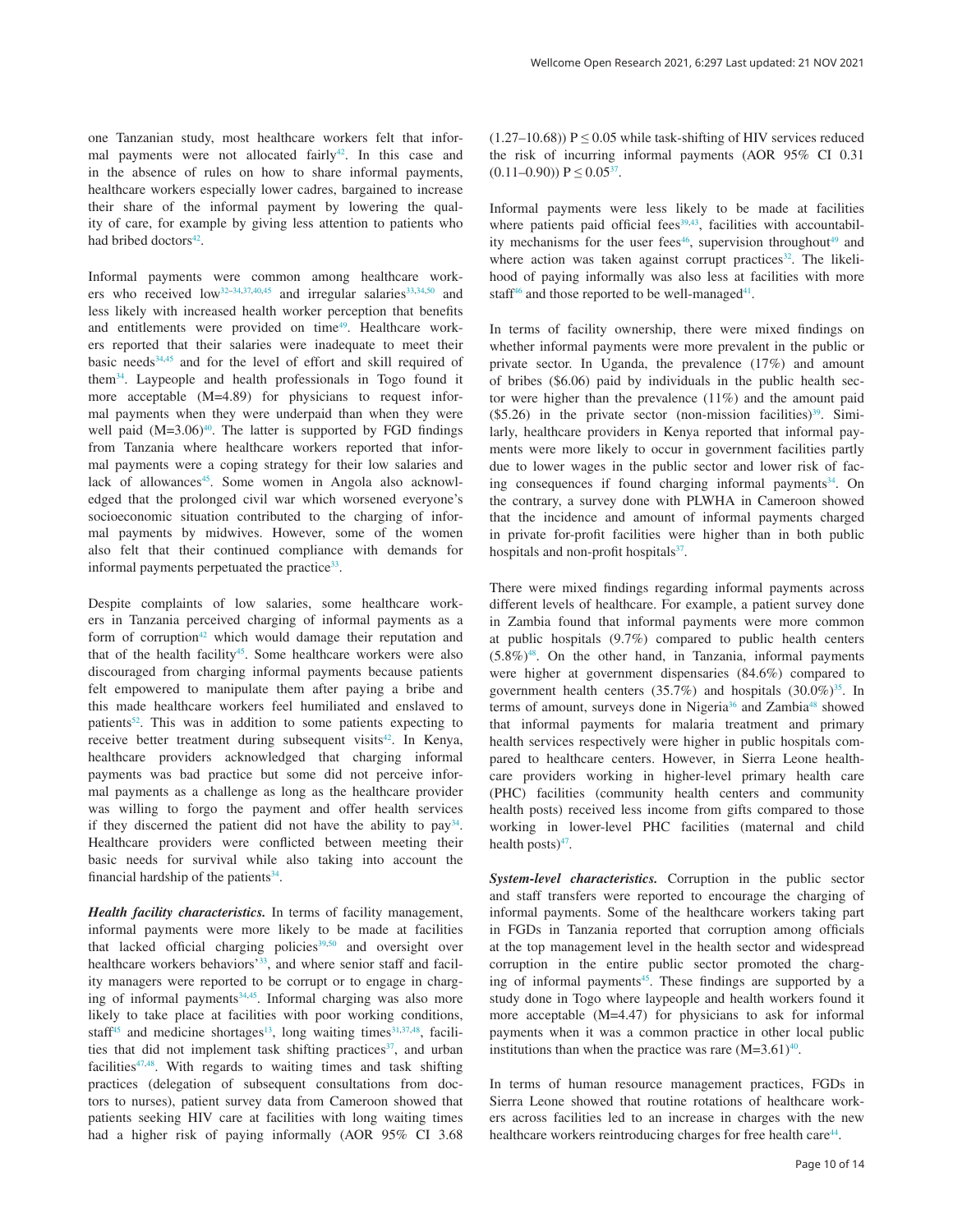## Impact of informal payments on the quality of care

Informal payments were associated with negative patient experiences with health services $31,39$  $31,39$ . For example, household survey data from Uganda showed that patients who paid informally were less likely to report that they were satisfied with the health services they received (AOR 0.27, 95% CI 0.24-0.29)<sup>31</sup>. Paying informally was associated with longer health facility visits with patients and members of the public who used government services and paid bribes reporting having spent more time to get the services needed (AOR, 2.04, 95% CI  $1.89-2.22$ )<sup>31</sup>. In Tanzania, direct observation of healthcare workers during consultation showed that those who had a higher probability of accepting informal payments put in less effort for patients who were classified as weak in comparison to other healthcare workers. This indicated that they did not vary their effort based on the patient's medical condition and therefore did not provide care based on patients' needs<sup>41</sup>.

In terms of safety, in Tanzania, FGDs with healthcare workers revealed that some of their colleagues deliberately prolonged waiting times for surgeries. This was aimed at making patients desire to pay for quicker services at the public facility or the doctor's private practice<sup>42</sup>. Such delays could potentially put the patient's life at risk. Furthermore, some healthcare workers claimed that some of their colleagues provided very low-quality care, first, to hint to the patients that the quality of care would be very low if they did not give informal payments; and secondly when they felt that there was an unfair allocation of informal payments $42$ .

In some Tanzanian health facilities, the provision of highquality services was perceived to have resulted from having received informal payments. This could have forced non-corrupt healthcare workers to lower the quality of care to protect themselves from being labeled as corrupt $42$ .

#### Impact of informal payments on equity

Demands and actual payment of informal fees disproportionately affect the poor according to rounds 3 and 5 of the Afrobarometer survey<sup>13</sup>. Informal payments perpetuated health inequities in access to care. Qualitative findings from Uganda, Angola, and Kenya showed that some people were forced to dela[y34](#page-13-0) or forgo care because they could not afford to pay informal payments<sup>33,43</sup>, leading to unintended consequences such as unwanted pregnancies $34$ . Informal payments also prevented access to specialized services at public hospitals in urban areas in Tanzania<sup>45</sup>. The high prevalence of informal charges at dispensaries in a rural district in Tanzania was also thought to contribute to low facility delivery rates  $(40\%)^{35}$ .

Respectful service delivery was dependent on an individual's ability to pay informally $33,43$  $33,43$ . For example, community members in Uganda reported that the inability to pay informal payments led to healthcare workers being reluctant and impolite<sup>43</sup> while in Angola it led to negligence or denial of care and in extreme cases obtaining "labor on credit" by pledging to pay later<sup>33</sup>. In Uganda, the ability to pay informally led to obtaining cooperation from healthcare workers<sup>43</sup> and getting "royal treatment" in Angola $33$ .

In some instances, informal payments led to the development of negative attitudes towards healthcare workers. For example, FGD participants in South Africa and Uganda reported feeling angry $31$  while women in Angola reported feeling anxious when healthcare workers demanded informal payments<sup>33</sup>. Healthcare workers in Kenya reported that informal payments could demoralize patients, especially where they incur costs for services they are aware should be provided for free<sup>34</sup>. Being cognizant that informal payments were an access barrier to the poor, some healthcare workers in Tanzania and DRC reported feeling uncomfortable charging informal fees<sup>45,46</sup>.

#### **Discussion**

Several studies ranging from large-scale nationally representative surveys to in-depth qualitative studies have shown that informal payments for healthcare are a common phenomenon in SSA regardless of the health service, facility level, and sector. Informal payments have also been reported to be prevalent in other regions such as Central and Eastern Europe, Asia, and South America<sup>10,12,21</sup>.

Informal payments limited access with the inability to pay associated with disrespectful care<sup>33,43</sup>, delayed care-seeking<sup>34</sup>, and foregone care[33,43](#page-13-0). Informal payments also incentivized some healthcare providers to lower their quality of care to induce patients to pay informally to receive better services<sup>42</sup>. The negative impact is of particular concern especially for the poor because they bear the greatest burden of informal payments<sup>13</sup>. Evidence from both low and high-income countries shows that informal payments are inequitable and regressive<sup>53</sup>. They have been reported to lead to delayed hospitalization, use of savings, borrowing, and sale of assets to acquire resources to pay informally in countries such as Tajikistan, Hungary, Poland, and Romania<sup>53-55</sup>.

Mostly, healthcare workers rather than the patients initiated informal payments<sup>13,[31,32,](#page-12-0)43,51</sup>. Patients paid informally, before care, mainly to access drugs and services, many of which should have been provided for  $free^{32-34,42,48,51}$  $free^{32-34,42,48,51}$  $free^{32-34,42,48,51}$ . Some patients also made informal payments after service delivery as gifts to express gratitude<sup>[42](#page-13-0),50</sup>. Most informal payments were made in cash<sup>[33,36–39](#page-13-0),[42,43,45](#page-13-0)</sup> rather than kind<sup>[33,38](#page-13-0),[46,47](#page-13-0)</sup>. It has been argued that it is difficult to differentiate voluntary gifts from solicited payments in the health sector. This is compounded by the fact that some patients may offer gifts out of fear of not receiving good healthcare services<sup>8</sup>.

From the demand side, low socio-economic status<sup>13</sup> and lack of awareness of user fees $32,34,46$  $32,34,46$  were some of the key characteristics associated with a higher likelihood of paying informal payments. Other than a socio-economic disadvantage, inequities in informal payments in most African countries have been attributed to disparities in supply-side factors, such as lack of drugs, long waiting times, shortage of doctors, and regional differences within countries that disadvantage the poor forcing them to make informal payments to obtain better quality care<sup>[13](#page-12-0)</sup>.

Some of the notable supply-side factors that increased the likelihood of paying informally were low healthcare worker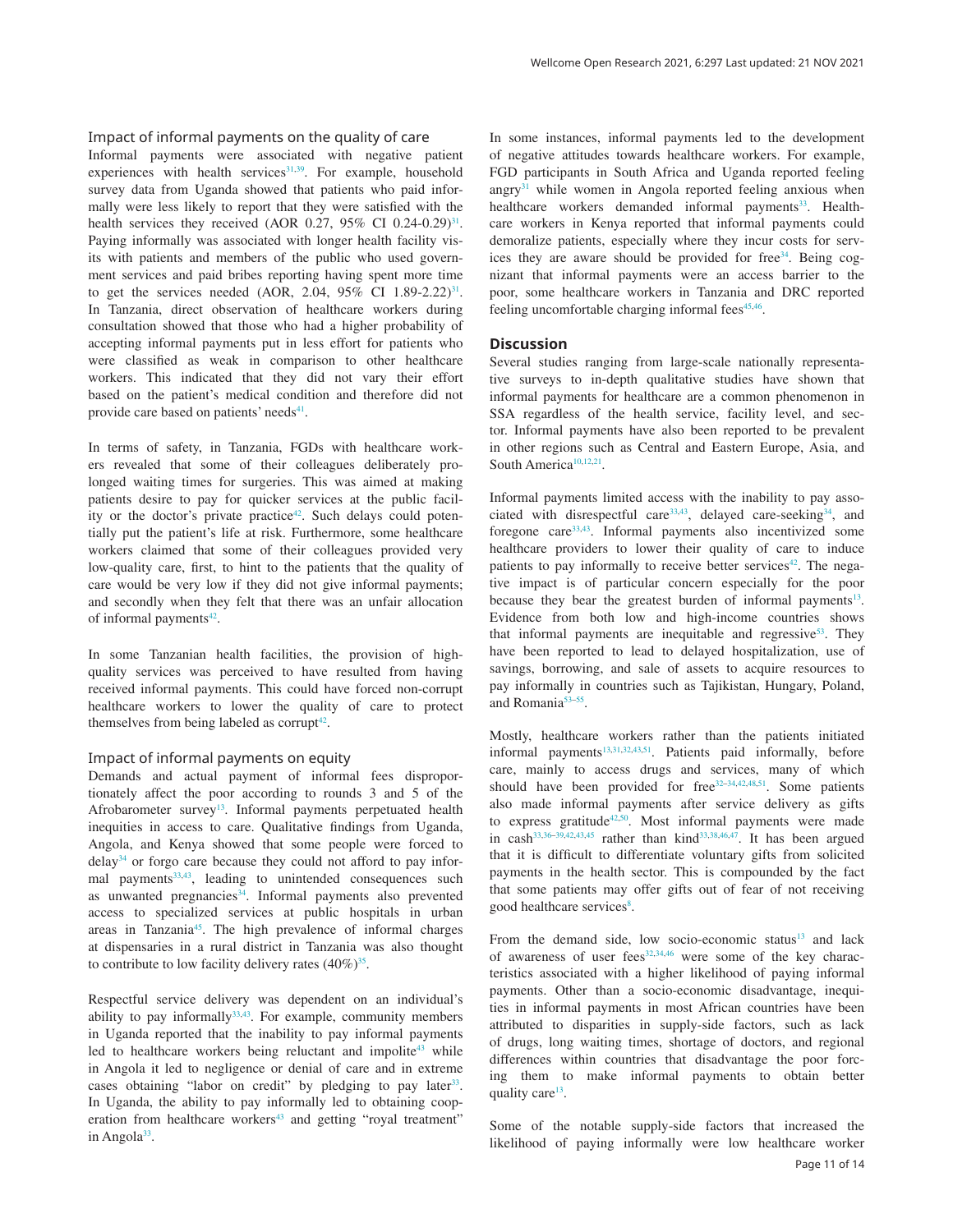salaries<sup>32-[34,37](#page-13-0),[40,45](#page-13-0),49,50</sup>, absence of official fees<sup>[39,50](#page-13-0)</sup>, and perceptions of widespread corruption in the public sector<sup>40,45</sup>. Low and irregular healthcare worker salaries could be associated with low government spending on health. For example, per capita, government health expenditure was very low in countries with the highest prevalence of informal payments, Sierra Leone (\$23), Liberia (\$11), and DRC (\$7) compared to countries with a low prevalence of informal payments, Botswana (\$564) and Eswatini  $(\$427)$ <sup>56</sup>. Low healthcare worker salaries have also been linked with the charging of informal payments in transition countries such as the Russian Federation, Ukraine, and Georgia due to economic difficulties that led to reduced government spending on health<sup>8,57-59</sup>. Informal payments were less likely at health facilities where patients paid official fees $39,43$ . Similar findings have been reported in transition countries such as Kyrgyzstan, Cambodia, and the Kyrgyz Republic where informal payments reduced following the introduction of copayments alongside other initiatives<sup>14,60,61</sup>. However, user fees reduce the utilization of health services especially among the poor<sup>62,63</sup>, and therefore formalization of user fees in SSA would also require the implementation of effective exemption policies for the poor and other vulnerable groups $64$ . The effectiveness of formalization of user fees in reducing informal payments also warrants further investigation since the effects were not sustained in some transition countries such as Kyrgyzstan<sup>[61](#page-13-0)</sup>.

This review identifies some distinctive features of informal payments in SSA. First, regional differences observed in the occurrence of informal payments can partly be associated with variation in the level of perceived corruption in the public sector. In countries with the highest prevalence of informal payments, a higher proportion of households reported paying a bribe to use public services compared to countries with the lowest prevalence<sup>[20](#page-12-0)</sup>. Secondly, the presence of political instability appeared to contribute to the variation in the prevalence of informal payments in SSA. Countries with the highest prevalence of informal payments, Sierra Leone, Liberia, and DRC had also faced political instability in recent years. Constant conflict and insecurity in DRC have been linked with underfunding of public services and this might have encouraged informal charging<sup>20</sup>. Third, two qualitative studies revealed the existence of informal social networks that promote informal charging among and across cadres. Informal social networks have been linked to the development of strong moral obligations such as expectations to assist others within the network and to return favors that may surpass any existing formal rules<sup>65</sup>. If left unchecked informal social networks among healthcare workers may continue to promote the charging of informal payments.

#### Limitations

This review had some limitations. One, the literature search was limited to studies published in English. Secondly, due to the vast nature of grey literature, some insights on informal payments in SSA might have been missed. Thirdly, these findings can only be applied to similar low and middle-income countries with caution since factors affecting informal payments vary across contexts.

Some gaps were identified in the literature. There was limited information on the amount of informal payments incurred, variations in informal payments across various levels of care, and strategies used to tackle informal payments and their effectiveness. These are all potential areas for future research. There is also a need for further investigation on informal payments across all SSA regions because of the changes in health financing as countries strive to achieve UHC.

#### Policy considerations

Curbing informal payments calls for a multi-faceted approach with various short and long-term strategies because individual strategies alone cannot address the complexity of associated factors. Drivers of informal payments highlighted in this review provide some suggestions that policymakers in SSA could take into consideration and monitor to assess their effectiveness. In the short term, there is a need to enhance public awareness about official user fees, and services and population groups that are exempt from user fees. Accountability mechanisms at health facilities should also be strengthened. This could entail the establishment of safe and effective whistle-blower mechanisms for patients to report informal payment incidences and enhanced supportive supervision of health facilities. SSA governments should also increase their political commitment to fighting corruption in the health sector. In the medium to long term, there is a need for better remuneration for healthcare workers. This should be implemented alongside alternative incentive programs such as the provision of bonuses, better working conditions, and opportunities for career advancement. Increased government spending on health is also crucial as this would address healthcare worker shortages, poor working conditions, and drug stock-outs which were reported among the factors that encouraged informal payments. Equitable geographical distribution of health resources should also be ensured.

#### **Conclusions**

Informal payments are a common phenomenon in SSA, and the highest prevalence was reported in conflict and post-conflict countries and countries where corruption was perceived to be widespread in the public sector. Various patient and supply-side factors were associated with informal payments. Patients paid informally mainly to access services and drugs which were supposed to be provided for free. There was little evidence to suggest that paying informal payments led to the provision of higher quality care. Informal payments limited access and utilization of care especially among the poor and the inability to pay led to the provision of lower-quality care.

Some of the potential strategies that policymakers can consider when developing interventions to address informal payments include enhancing patient awareness about service fees, revisiting health worker incentive schemes, strengthening accountability mechanisms, and increasing government spending on health.

#### **Data availability**

#### Underlying data

All data underlying the results are available as part of the article and no additional source data are required.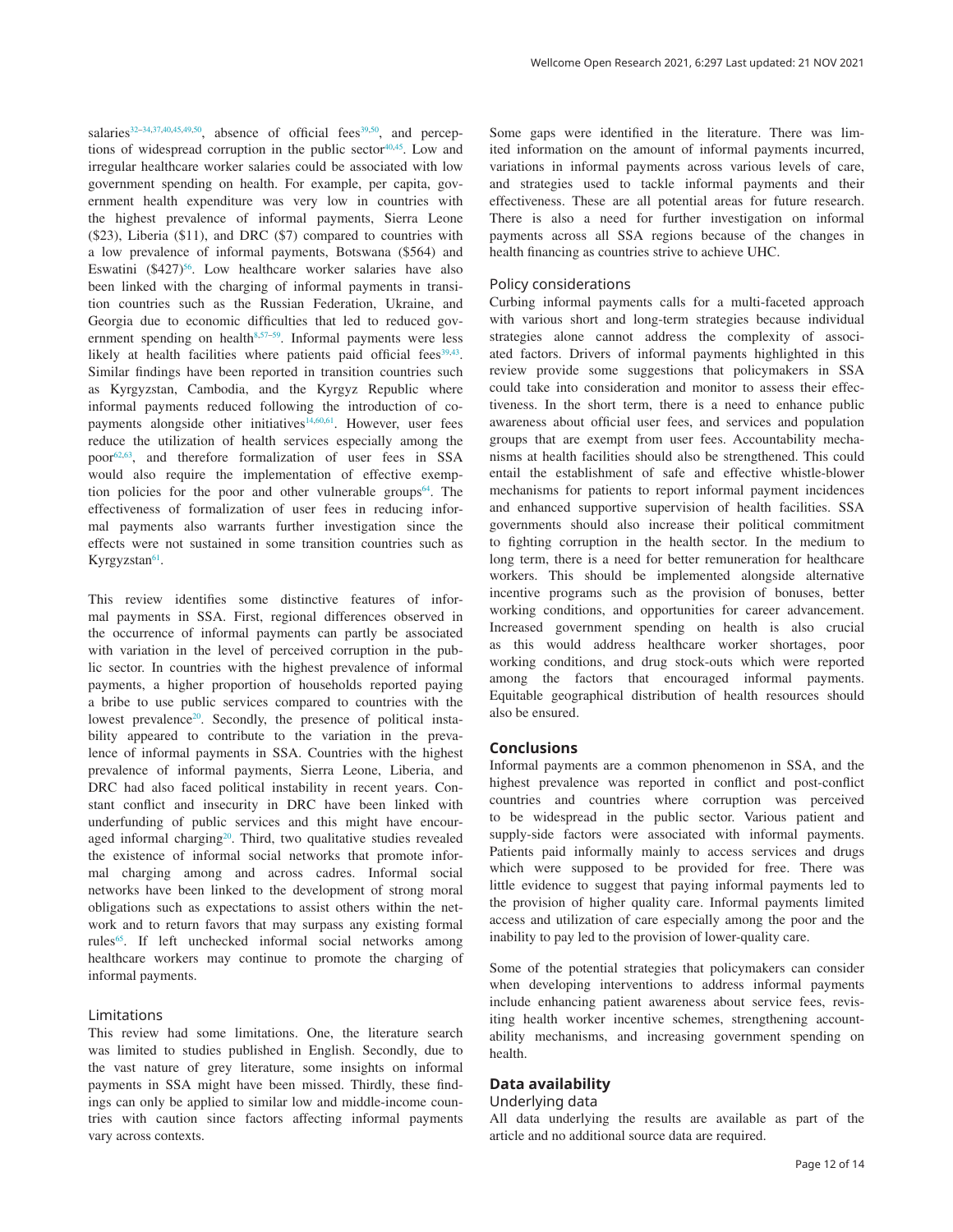## <span id="page-12-0"></span>Extended data

Harvard Dataverse: The hidden financial burden of healthcare: a systematic literature review of informal payments in Sub-Saharan Africa. https://doi.org/10.7910/DVN/NMOCSF<sup>22</sup>.

This project contains the following extended data:

- Characteristics of studies included in the review\_table.docx
- DataReadme\_Kabia\_et\_al\_review.txt

- Search\_strategy.docx

Reporting guidelines

Harvard Dataverse: PRISMA checklist for 'The hidden financial burden of healthcare: a systematic literature review of informal payments in Sub-Saharan Africa'. [https://doi.org/10.7910/](https://doi.org/10.7910/DVN/NMQCSF) [DVN/NMQCSF](https://doi.org/10.7910/DVN/NMQCSF)<sup>22</sup>.

Data are available under the terms of the [Creative Commons](https://creativecommons.org/licenses/by/4.0/)  [Attribution 4.0 International license](https://creativecommons.org/licenses/by/4.0/) (CC-BY 4.0).

#### **References**

- 1. World Health Organization: **Public spending on health: a closer look at global trends**. Geneva. World Health Organization. 2018; [Accessed 2021-10-11]. **[Reference Source](https://www.who.int/publications/i/item/WHO-HIS-HGF-HFWorkingPaper-18.3)**
- 2. World Health Organization: **Health systems financing: the path to universal coverage**. Geneva. World Health Organization. [accessed 2021-08-12]. **[Reference Source](https://apps.who.int/iris/bitstream/handle/10665/44371/9789241564021_eng.pdf?sequence=1&isAllowed=y)**
- 3. World Health Organization: **Tracking universal health coverage: first global monitoring report**. Geneva. World Health Organization. 2015; [accessed 2021-08-10]. **[Reference Source](https://www.who.int/publications/i/item/9789241564977)**
- 4. World Health Organization: **The world health report 2000: health systems: improving performance**. Geneva. World Health Organization. [Accessed 2021-08-12]. **[Reference Source](https://www.who.int/whr/2000/en/whr00_en.pdf)**
- 5. Normand C, Poletti T, Balabanova D, *et al.*: **Towards universal coverage in low-income countries: what role for community financing?** *Health Systems Development Programme.* 2006. **[Reference Source](https://www.gov.uk/research-for-development-outputs/towards-universal-coverage-in-low-income-countries-what-role-for-community-financing)**
- 6. Boccuzzi SJ: **Indirect health care costs**. Cardiovascular health care economics: Springer, 2003; 63–79.
- 7. Yousefi M, Arani AA, Sahabi B, *et al.*: **Household health costs: direct, indirect and intangible.** *Iran J Public Health.* 2014; **43**(2): 202–9. **[PubMed Abstract](http://www.ncbi.nlm.nih.gov/pubmed/26060744)** | **[Free Full Text](http://www.ncbi.nlm.nih.gov/pmc/articles/4450688)**
- 8. Gaal P, Belli PC, McKee M, *et al.*: **Informal payments for health care: definitions, distinctions, and dilemmas.** *J Health Polit Policy Law.* 2006; **31**(2): 251–93. **[PubMed Abstract](http://www.ncbi.nlm.nih.gov/pubmed/16638832)** | **[Publisher Full Text](http://dx.doi.org/10.1215/03616878-31-2-251)**
- 9. Stepurko T, Pavlova M, Gryga I, *et al.*: **Empirical studies on informal patient payments for health care services: a systematic and critical review of research methods and instruments.** *BMC Health Serv Res.* 2010; **10**: 273. **[PubMed Abstract](http://www.ncbi.nlm.nih.gov/pubmed/20849658)** | **[Publisher Full Text](http://dx.doi.org/10.1186/1472-6963-10-273)** | **[Free Full Text](http://www.ncbi.nlm.nih.gov/pmc/articles/2955014)**
- 10. Khodamoradi A, Ghaffari MP, Daryabeygi-Khotbehsara R, *et al.*: **A systematic review of empirical studies on methodology and burden of informal patient payments in health systems.** *Int J Health Plann Manage.* 2018; **33**(1): e26–e37. **[PubMed Abstract](http://www.ncbi.nlm.nih.gov/pubmed/29076562)** | **[Publisher Full Text](http://dx.doi.org/10.1002/hpm.2464)**
- 11. Belli P, Gotsadze G, Shahriari H: **Out-of-pocket and informal payments in health sector: evidence from Georgia.** *Health Policy.* 2004; **70**(1): 109–23. **[PubMed Abstract](http://www.ncbi.nlm.nih.gov/pubmed/15312713)** | **[Publisher Full Text](http://dx.doi.org/10.1016/j.healthpol.2004.03.007)**
- 12. Meskarpour Amiri M, Bahadori M, Motaghed Z, *et al.*: **Factors affecting informal patient payments: a systematic literature review.** *International Journal of Health Governance.* 2019; **24**(2): 117–132. **[Publisher Full Text](http://dx.doi.org/10.1108/IJHG-01-2019-0006)**
- 13. Kankeu HT, Ventelou B: **Socioeconomic inequalities in informal payments for health care: An assessment of the 'Robin Hood' hypothesis in 33 African countries.** *Soc Sci Med.* 2016; **151**: 173–86. **[PubMed Abstract](http://www.ncbi.nlm.nih.gov/pubmed/26808336)** | **[Publisher Full Text](http://dx.doi.org/10.1016/j.socscimed.2016.01.015)**
- 14. Lewis M: **Informal payments and the financing of health care in developing and transition countries.** *Health Aff (Millwood).* 2007; **26**(4): 984–97. **[PubMed Abstract](http://www.ncbi.nlm.nih.gov/pubmed/17630441)** | **[Publisher Full Text](http://dx.doi.org/10.1377/hlthaff.26.4.984)**
- 15. Liu T, Sun M: **Informal payments in developing countries' public health sectors.** *Pacific Economic Review.* 2012; **17**(4): 514–24. **[Publisher Full Text](http://dx.doi.org/10.1111/j.1468-0106.2012.00597.x)**
- 16. Killingsworth JR, Hossain N, Hedrick-Wong Y, *et al.*: **Unofficial fees in Bangladesh: price, equity and institutional issues.** *Health Policy Plan.* 1999; **14**(2): 152–63. **[PubMed Abstract](http://www.ncbi.nlm.nih.gov/pubmed/10538718)** | **[Publisher Full Text](http://dx.doi.org/10.1093/heapol/14.2.152)**
- 17. Kenya Anti-Corruption Commission: **Sectoral perspectives on corruption in Kenya: the case of the public health care delivery**. Nairobi. Kenya Anti-Corruption Commission, 2010; [accessed 2021-21-01]. **[Reference Source](https://eacc.go.ke/default/wp-content/uploads/2018/09/health-report.pdf)**
- 18. Kankeu HT, Boyer S, Fodjo Toukam R, *et al.*: **How do supply-side factors influence informal payments for healthcare? The case of HIV patients in Cameroon.** *Int J Health Plann Manage.* 2016; **31**(1): E41–57. **[PubMed Abstract](http://www.ncbi.nlm.nih.gov/pubmed/25130179)** | **[Publisher Full Text](http://dx.doi.org/10.1002/hpm.2266)**
- 19. Mæstad O, Mwisongo A: **Informal payments and the quality of health care in Tanzania: results from qualitative research**. 2007. **[Reference Source](https://papers.ssrn.com/sol3/papers.cfm?abstract_id=994745)**
- 20. Coralie Pring, Vrushi J: **Global corruption barometer Africa 2019: citizen's views and experiences of corruption.** Berlin: Transparency International, 2019. **[Reference Source](https://www.transparency.org/en/publications/gcb-africa-2019)**
- 21. Pourtaleb A, Jafari M, Seyedin H, *et al.*: **New insight into the informal patients' payments on the evidence of literature: a systematic review study.** *BMC Health Serv Res.* 2020; **20**(1): 14. **[PubMed Abstract](http://www.ncbi.nlm.nih.gov/pubmed/31902368)** | **[Publisher Full Text](http://dx.doi.org/10.1186/s12913-019-4647-3)** | **[Free Full Text](http://www.ncbi.nlm.nih.gov/pmc/articles/6943960)**
- 22. Kabia E, Goodman C, Balabanova D, *et al.*: **The hidden financial burden of healthcare: a systematic literature review of informal payments in Sub-Saharan Africa.** Harvard Dataverse, V1. 2021. **[http://www.doi.org/10.7910/DVN/NMQCS](http://www.doi.org/10.7910/DVN/NMQCSF)F**
- 23. Critical Appraisal Skills Programme: **CASP Qualitative research checklist**. 2018; [accessed 2021-1-20]. **[Reference Source](https://casp-uk.b-cdn.net/wp-content/uploads/2018/03/CASP-Qualitative-Checklist-2018_fillable_form.pdf)**
- 24. Downes MJ, Brennan ML, Williams HC, *et al.*: **Development of a critical appraisal tool to assess the quality of cross-sectional studies (AXIS).** *BMJ open.* 2016; **6**(12): e011458. **[PubMed Abstract](http://www.ncbi.nlm.nih.gov/pubmed/27932337)** | **[Publisher Full Text](http://dx.doi.org/10.1136/bmjopen-2016-011458)** | **[Free Full Text](http://www.ncbi.nlm.nih.gov/pmc/articles/5168618)**
- 25. Ryan R, Consumers C; Communication Review Group: **Cochrane Consumers and Communication Review Group: data synthesis and analysis.** 2013. **[Reference Source](https://cccrg.cochrane.org/sites/cccrg.cochrane.org/files/public/uploads/Analysis.pdf)**
- 26. Srivastava A, Thomson SB: **Framework analysis: a qualitative methodology for applied policy research.** 2009. **[Reference Source](http://research.apc.org/images/a/ad/Framework_analysis.pdf)**
- 27. Rispel LC, De Jager P, Fonn S: **Exploring corruption in the South African health sector.** *Health Policy Plan.* 2016; **31**(2): 239–49. **[PubMed Abstract](http://www.ncbi.nlm.nih.gov/pubmed/26104821)** | **[Publisher Full Text](http://dx.doi.org/10.1093/heapol/czv047)**
- 28. Kagotho N, Bunger A, Wagner K: **"They make money off of us": a phenomenological analysis of consumer perceptions of corruption in Kenya's HIV response system.** *BMC Health Serv Res.* 2016; **16**(1): 468. **[PubMed Abstract](http://www.ncbi.nlm.nih.gov/pubmed/27595765)** | **[Publisher Full Text](http://dx.doi.org/10.1186/s12913-016-1721-y)** | **[Free Full Text](http://www.ncbi.nlm.nih.gov/pmc/articles/5011864)**
- 29. Bouchard M, Kohler JC, Orbinski J, *et al.*: **Corruption in the health care sector: A barrier to access of orthopaedic care and medical devices in Uganda.** *BMC Int Health Hum Rights.* 2012; **12**(1): 5. **[PubMed Abstract](http://www.ncbi.nlm.nih.gov/pubmed/22554349)** | **[Publisher Full Text](http://dx.doi.org/10.1186/1472-698X-12-5)** | **[Free Full Text](http://www.ncbi.nlm.nih.gov/pmc/articles/3492067)**
- 30. Kaiser JL, McGlasson KL, Rockers PC, *et al.*: **Out-of-pocket expenditure for home and facility-based delivery among rural women in Zambia: a mixedmethods, cross-sectional study.** *Int J Womens Health.* 2019; **11**: 411–430. **[PubMed Abstract](http://www.ncbi.nlm.nih.gov/pubmed/31447591)** | **[Publisher Full Text](http://dx.doi.org/10.2147/IJWH.S214081)** | **[Free Full Text](http://www.ncbi.nlm.nih.gov/pmc/articles/6682766)**
- 31. Paredes-Solís S, Andersson N, Ledogar RJ, *et al.*: **Use of social audits to examine unofficial payments in government health services: experience in South Asia, Africa, and Europe.** *BMC Health Serv Res.* 2011; **11 Suppl 2**(Suppl 2): S12. **[PubMed Abstract](http://www.ncbi.nlm.nih.gov/pubmed/22376233)** | **[Publisher Full Text](http://dx.doi.org/10.1186/1472-6963-11-S2-S12)** | **[Free Full Text](http://www.ncbi.nlm.nih.gov/pmc/articles/3332556)**
- 32. Lange IL, Kanhonou L, Goufodji S, *et al.*: **The costs of 'free': Experiences of facility-based childbirth after Benin's caesarean section exemption policy.**